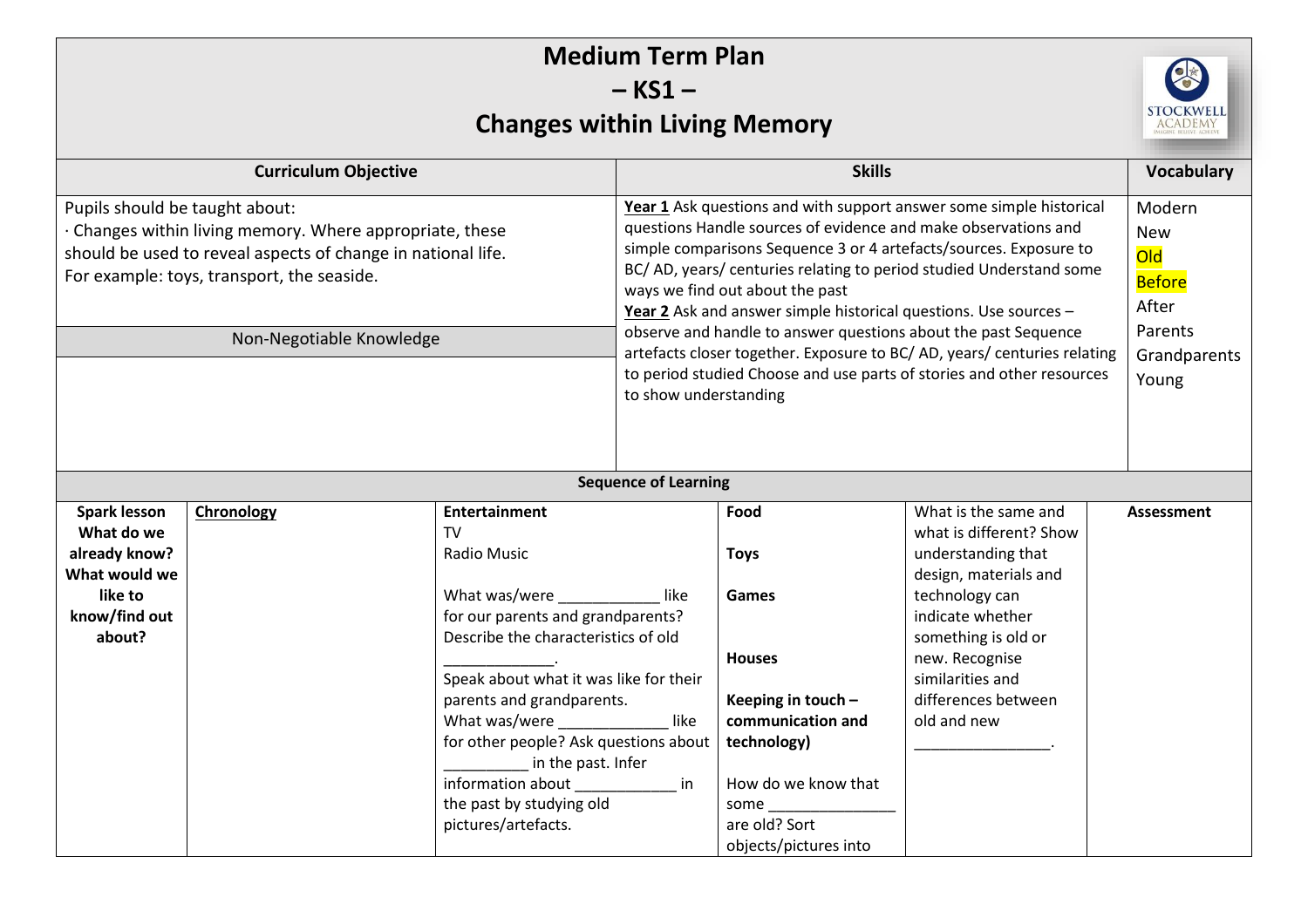|                             |                                 |                              | 'old' and 'new'. Explain |                        |                   |  |  |  |  |
|-----------------------------|---------------------------------|------------------------------|--------------------------|------------------------|-------------------|--|--|--|--|
|                             |                                 |                              | why they have grouped    |                        |                   |  |  |  |  |
|                             |                                 |                              | them in a particular     |                        |                   |  |  |  |  |
|                             |                                 |                              | way.                     |                        |                   |  |  |  |  |
|                             |                                 |                              |                          |                        |                   |  |  |  |  |
|                             | <b>SEND</b>                     |                              |                          |                        |                   |  |  |  |  |
| <b>Allow</b>                |                                 |                              |                          |                        |                   |  |  |  |  |
| exploration of              |                                 |                              |                          |                        |                   |  |  |  |  |
| item in a                   |                                 |                              |                          |                        |                   |  |  |  |  |
| smaller group               |                                 |                              |                          |                        |                   |  |  |  |  |
| and record                  |                                 |                              |                          |                        |                   |  |  |  |  |
| comments.                   |                                 |                              |                          |                        |                   |  |  |  |  |
|                             |                                 |                              |                          |                        |                   |  |  |  |  |
|                             |                                 |                              |                          |                        |                   |  |  |  |  |
| What will happen in lessons |                                 |                              |                          |                        |                   |  |  |  |  |
|                             |                                 |                              |                          |                        |                   |  |  |  |  |
| <b>Week 1 (2)</b>           | Week 2                          | Week 3 (2 sessions)          | Week 4 (2 sessions)      | Week 5 (2 sessions)    | <b>Assessment</b> |  |  |  |  |
| sessions)                   | Introduce chronology using a    | Music/TV.                    | <b>Housing</b>           | Toys/games             |                   |  |  |  |  |
| Show the                    | video to explain a time line.   |                              |                          |                        |                   |  |  |  |  |
| children an                 |                                 | 1. - Explore what our        | Send home a              | 1. Teach some of       |                   |  |  |  |  |
| item they might             | Create a time line in the floor | parents/grandparents did     | questionnaire for        | the games we           |                   |  |  |  |  |
| not have seen               | book and in the classroom.      | for entertainment when       | parents/grandparents     | used to play at        |                   |  |  |  |  |
| before.                     |                                 | they were younger.           | and ask for old photos   | school                 |                   |  |  |  |  |
| What is it?                 | Add 'today', when they were     | -show them a                 | they might have at       | <b>Marbles</b>         |                   |  |  |  |  |
| What can they               | born, when their teachers were  | Walkman/discman/record       | home.                    | Elastics               |                   |  |  |  |  |
| see or draw                 | born, their                     | player. Do they know         |                          | <b>Ball and tights</b> |                   |  |  |  |  |
| from previous               | parents/grandparents.           | what they do? Do they        | Show the children        | Clapping songs.        |                   |  |  |  |  |
| knowledge                   |                                 | work in the same way?        | photos from the past.    | Stone pick up.         |                   |  |  |  |  |
| which might                 | Add other key events which      | - How is this different to   |                          | Photos playing the     |                   |  |  |  |  |
| tell them                   | might come up over the topic.   | now? How do they listen      | What can they identify   | games children         |                   |  |  |  |  |
| something                   |                                 | to music now?                | as different? Have a     | to compare to          |                   |  |  |  |  |
| about the item.             | Ask for photos of               | - Record                     | discussion around what   | games they play        |                   |  |  |  |  |
| <b>Explain we will</b>      | themselves/grandparents/parent  | discussions/photos for       | it was like then and     | today, what is the     |                   |  |  |  |  |
| looking at                  | for the time line.              | floor book.                  | compare to now.          | same/different?        |                   |  |  |  |  |
| history and                 |                                 |                              |                          | Did they like the      |                   |  |  |  |  |
| things that                 |                                 | 2. - Play they children some | Put photos in floor book | old games?             |                   |  |  |  |  |
| have happened               |                                 | cartoons and children's      | and record childrens     |                        |                   |  |  |  |  |
| in the past.                |                                 |                              | voice in speech bubbles. | 2. Toys of the past.   |                   |  |  |  |  |